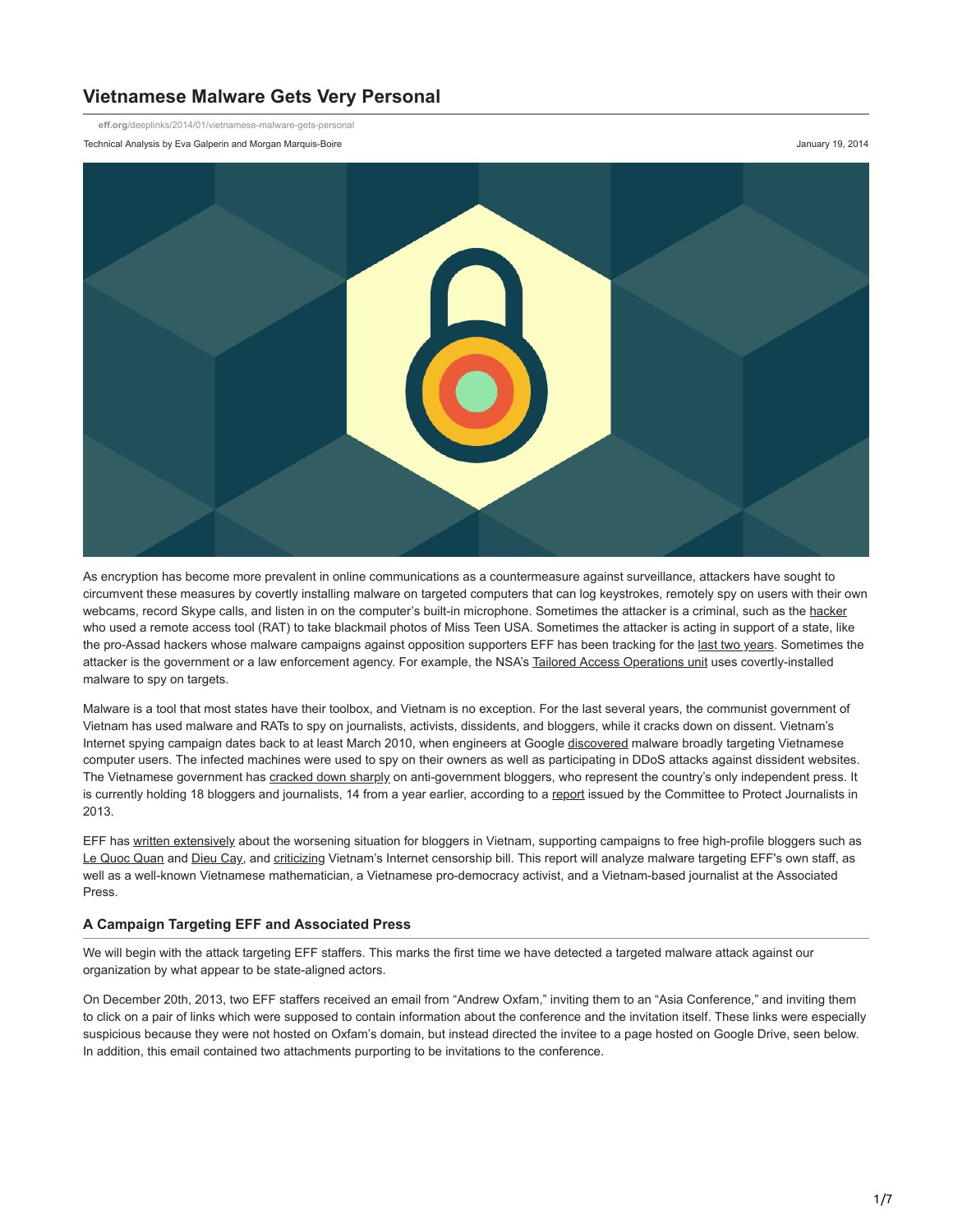Subject: Oxfam Conference Date: Fri. 20 Dec 2013 15:10:33 +0700 From: Andrew Oxfam <andrew.oxfam@gmail.com> To: Andrew Oxfam <andrew.oxfam@gmail.com>

Dear all.

We would like to invite you to join Asia Conference

Please download information about the conference and the invitation in the link

http://www.oxfam.org/en/invitation<https://drive.google.com/file/d/0B7fMhZc0wl0OeTJpZmViQXU4YVE/edit?usp=sharing>

http://www.oxfam.org/en/location<https://drive.google.com/file/d/0B7fMhZc0wl0ORkRKaU53M0dqYW8/edit?usp=sharing>

#### **Best Regards**

#### 2 Attachments



This targeting is especially interesting because it demonstrates some understanding of what motivates activists. Just as journalists are tempted to open documents promising tales of scandal, and Syrian opposition supporters are tempted to open documents pertaining to abuses by the Assad regime, human rights activists are interested in invitations to conferences. For greater verisimilitude, the attacker should have included an offer to pay for flights and hotels.

Both attachments are the same:

```
351813270729b78fb2fe33be9c57fcd6f3828576171c7f404ed53af77cd91206 Invitation.hta
351813270729b78fb2fe33be9c57fcd6f3828576171c7f404ed53af77cd91206 Location.hta
```
The detection rate for this malware is very low, using [VirusTotal](https://www.virustotal.com/en/file/351813270729b78fb2fe33be9c57fcd6f3828576171c7f404ed53af77cd91206/analysis/), we see only one anti-virus vendor out of a possible 47 detecting this as of 19 January 2014.

The same malware was also sent to an Associated Press reporter, masquerading as a Human Rights Watch paper.

From: HRW Asian <human.rights.watch.asian@gmail.com> Date: 7 November 2013 13:48:26 GMT+8 To: HRW Asian <human.rights.watch.asian@gmail.com> **Subject: Human Rights White Paper** 

Dear every body,

We sent to you the Human Rights White Paper VietNam

please see link: https://docs.google.com/HRW/document/WhitePaper

**HRW** 

In this attack, clicking the link in the email takes the user to the malicious HTML application (.hta) file.

The file meta-data reveals the following information:

Invitation.hta: Composite Document File V2 Document, Little Endian, Os: Windows, Version 6.1, Code page: 1252, Template: Normal, Revision Number: 2, Name of Creating Application: Microsoft Office Word, Total Editing Time: 01:00, Create Time/Date: Mon Nov 19 05:02:00 2012, Last Saved Time/Date: Mon Nov 19 05:02:00 2012, Number of Pages: 3, Number of Words: 395, Number of Characters: 2258, Security: 0

This HTML application contains an encoded executable and also contains a Microsoft Word document named "baviet.doc":

When the recipient runs the attachment it drops the following files:

C:\Users\admin\AppData\Local\Temp\baiviet.doc

C:\Users\admin\AppData\Local\Temp\xftygv.exe

When "baviet.doc' is displayed and "xftygv.exe" is run, it causes the following files to be installed:

 $\triangle$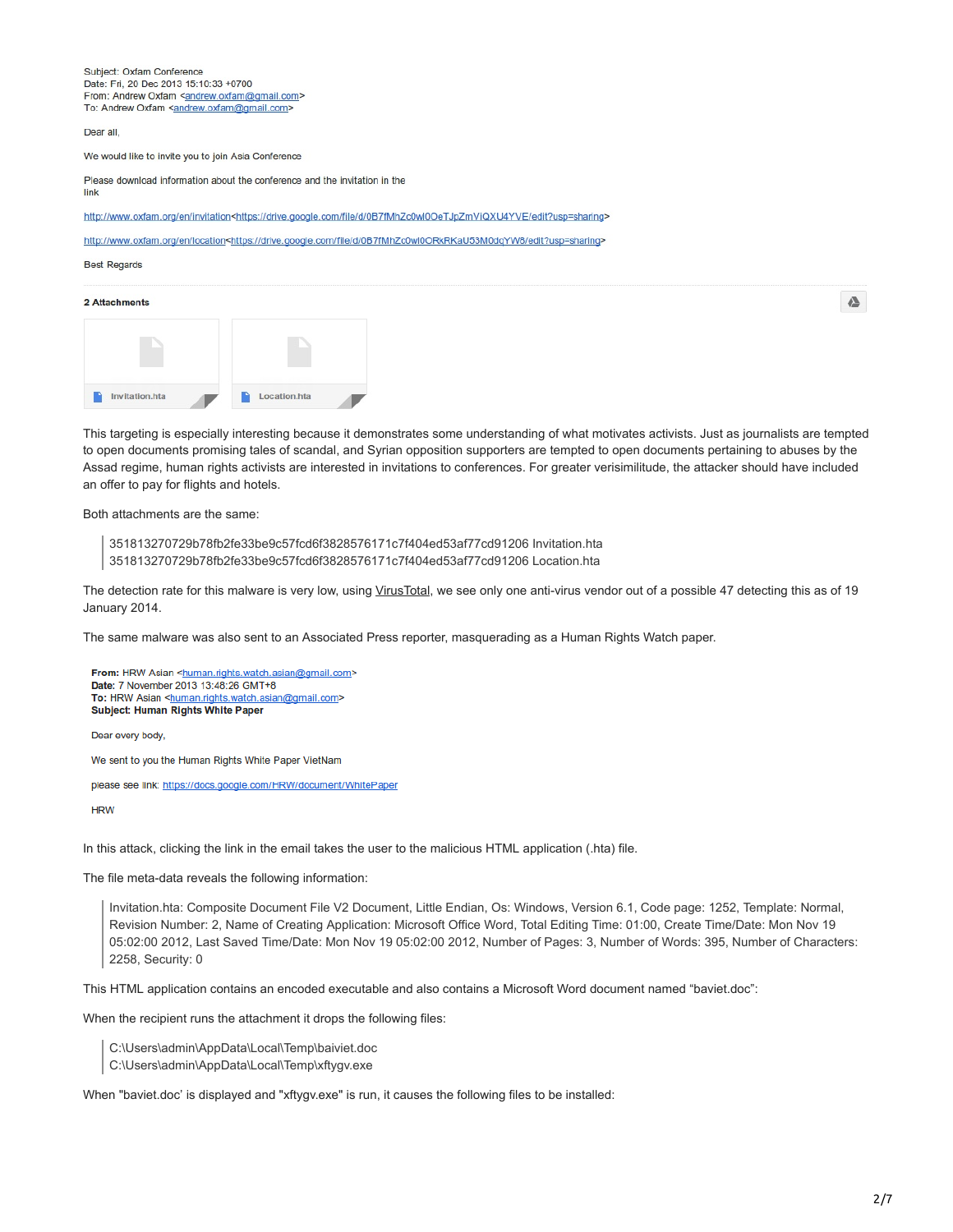C:\Program Files\Common Files\microsoft shared\ink\InkObj.dat C:\Users\admin\AppData\Local\Temp\1959.tmp C:\Users\admin\AppData\Local\Temp\19A8.tmp C:\Users\admin\AppData\Local\Temp\1A65.tmp C:\Users\admin\AppData\Local\Temp\1D72.tmp C:\Users\admin\AppData\Roaming\HTML Help\help.dat C:\Users\admin\AppData\Roaming\KuGou7\status.dat C:\Users\admin\AppData\Roaming\Microsoft\Media Player\PLearnL.DAT C:\Users\admin\AppData\Roaming\Microsoft\Werfault\WerFault.exe C:\Windows\Performance\WinSAT\DataStore\Formal.Assessment.WinSAT.xml C:\Windows\Performance\WinSAT\ShaderCache.vs\_3.0 C:\Windows\System32\api-ms-win-core-xstate-l1-1-0.bin C:\Windows\System32\odbccr64.dll

Several registry changes are made to enable the malicious implant to persist after reboot and the file api-ms-win-core-xstate-l1-1-0.bin is written into the process space of explorer.exe which then instantiates an outbound connection on port 443 to yelp.webhop.org.

At the time of the report, this domain pointed to 62.75.204.91 which hosted the following domains:

tripadvisor.dyndns.info, neuro.dyndns-at-home.com, foursquare.dyndns.tv, wowwiki.dynalias.net, yelp.webhop.org

This has been used as a command and control server for other Vietnamese-affiliated malware:

82f0db740c1a08c9d63c3bb13ddaf72c5183e9a141d3fbd1ffb9446ce5467113 bai viet.hta 9c07d491e4ddcba98c79556c4cf31d9205a5f55445c1c2da563e80940d949356 Unhotien.doc

Examining this malware reveals a relationship to earlier campaigns targeting Vietnamese activists.

#### **Targeting of Vietnamese Bloggers**

In February of 2013, a Vietnamese blogger and mathematics professor, received the following email:

- Message transféré -De: "nguoiviet diendan" <diendannguoiviet.us@gmail.com> Date: 23 févr. 2013 06:27 Objet: Thư mời  $\mathbf{A}$  -  $\leq$ 

Kính gửi anh Nguyễn Tiến Dũng thư mời Trân trọng



Like the malware targeting the EFF and the Associated Press, the attachment was an HTML Application. In this case, the attachment was compressed with 7zip.

2fa7ad4736e2bb1d50cbaec625c776cdb6fce0b8eb66035df32764d5a2a18013 Thu moi.7z

extracted:

dd100552f256426ce116c0b1155bcf45902d260d12ae080782cdc7b8f824f6e1 Thu moi.hta

The file meta-data reveals the following information:

Thu moi.hta: Composite Document File V2 Document, Little Endian, Os: Windows, Version 6.1, Code page: 1252, Author: pluto, Template: Normal, Last Saved By: pluto, Revision Number: 2, Name of Creating Application: Microsoft Office Word, Total Editing Time: 07:00, Create Time/Date: Thu Mar 1 05:02:00 2012, Last Saved Time/Date: Thu Jan 24 09:28:00 2013, Number of Pages: 3, Number of Words: 277, Number of Characters: 1584, Security: 0

As with the EFF and AP attacks, the HTML application contains an encoded executable ( "zzpauvooos.exe") and a document ("Doc loi.doc").

Running "Thu moi.hta" displays "Doc loi.doc" and also drops the following files: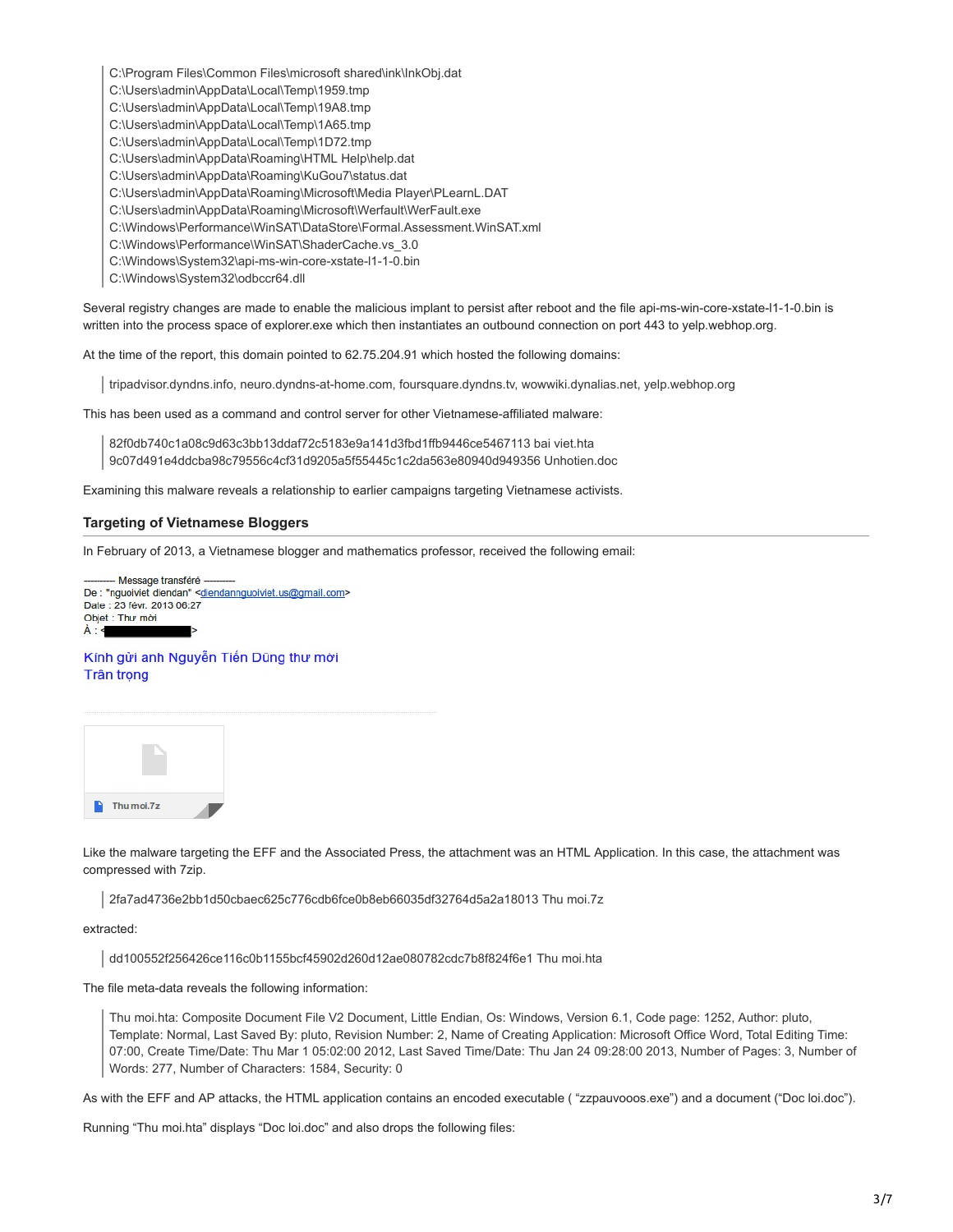C:\Users\admin\AppData\Local\Temp\Doc loi.doc

C:\Users\admin\AppData\Local\Temp\zzpauvooos.exe

When "'zzpauvooos.exe" is run, it drops the following file:

C:\Users\admin\AppData\Local\Temp\C947.tmp

And then following command is run:

"C:\Users\admin\AppData\Local\Temp\C947.tmp" --helpC:\Users\admin\AppData\Local\Temp\zzpauvooos.exe D1DF15E4D714BFDB764ECF92AE709D14BCA3E0E6C759CF7C675BE26D0296A63C3B147110AC79543CC31527651D66787152102A66

Then the following files are dropped onto the system and the original executable is deleted:

C:\Users\admin\AppData\Roaming\Common Files\defrag.exe

- C:\Users\admin\AppData\Roaming\Identities\{116380ff-9f6a-4a90-9319-89ee4f513542}\disk1.img
- C:\Windows\Tasks\ScheduledDefrag.job
- C:\Windows\Tasks\ScheduledDefrag\_admin.job

Values are inserted into the Windows registry for persistence and the main implant, disk1.img, contacts the remote command and control domain, static.jg7.org, on port 443/tcp.

A prominent Vietnamese pro-democracy blogger living in California was successfully targeted by this attack, which led to the compromise of her blog and the invasion of her private life.

The group behind these attacks appears to have been operating since late 2009, and has been very active in the targeting of Vietnamese dissidents, people writing on Vietnam, and the Vietnamese diaspora. The appears to be the work of a group commonly known as "Sinh Tử Lệnh" and while it has been anecdotally claimed to be the work of Chinese actors, it seems to be more likely the work of Vietnamese targeting Vietnamese.

EFF is greatly disturbed to see targeted malware campaigns hitting so close to home. While it is clear that this group has been targeting members of the Vietnamese diaspora for some time, these campaigns indicate that journalists and US activists are also under attack. And while longtime activists and journalists might expect to be targeted by a state they regularly criticize, it appears that a single blog post is enough to make you a target for Vietnamese spying.

## **Join EFF Lists**

### **Join Our Newsletter!**

Email updates on news, actions, events in your area, and more.

Thanks, you're awesome! Please check your email for a confirmation link.

Oops something is broken right now, please try again later.

## **Related Updates**



[Deeplinks Blog](https://www.eff.org/updates?type=blog) by Jeremy Malcolm | June 6, 2014

### **[Defamation Suits Used to Bludgeon Southeast Asian Bloggers and Independent Press](https://www.eff.org/deeplinks/2014/06/defamation-suits-used-bludgeon-southeast-asian-bloggers-and-independent-press)**

With almost double the population of the United States—packed into a much smaller land area—the eleven countries of Southeast Asia are home to more than eight out of every hundred people in the world.Two Southeast Asian countries, Indonesia and the Philippines, are in the top ten global users of Facebook...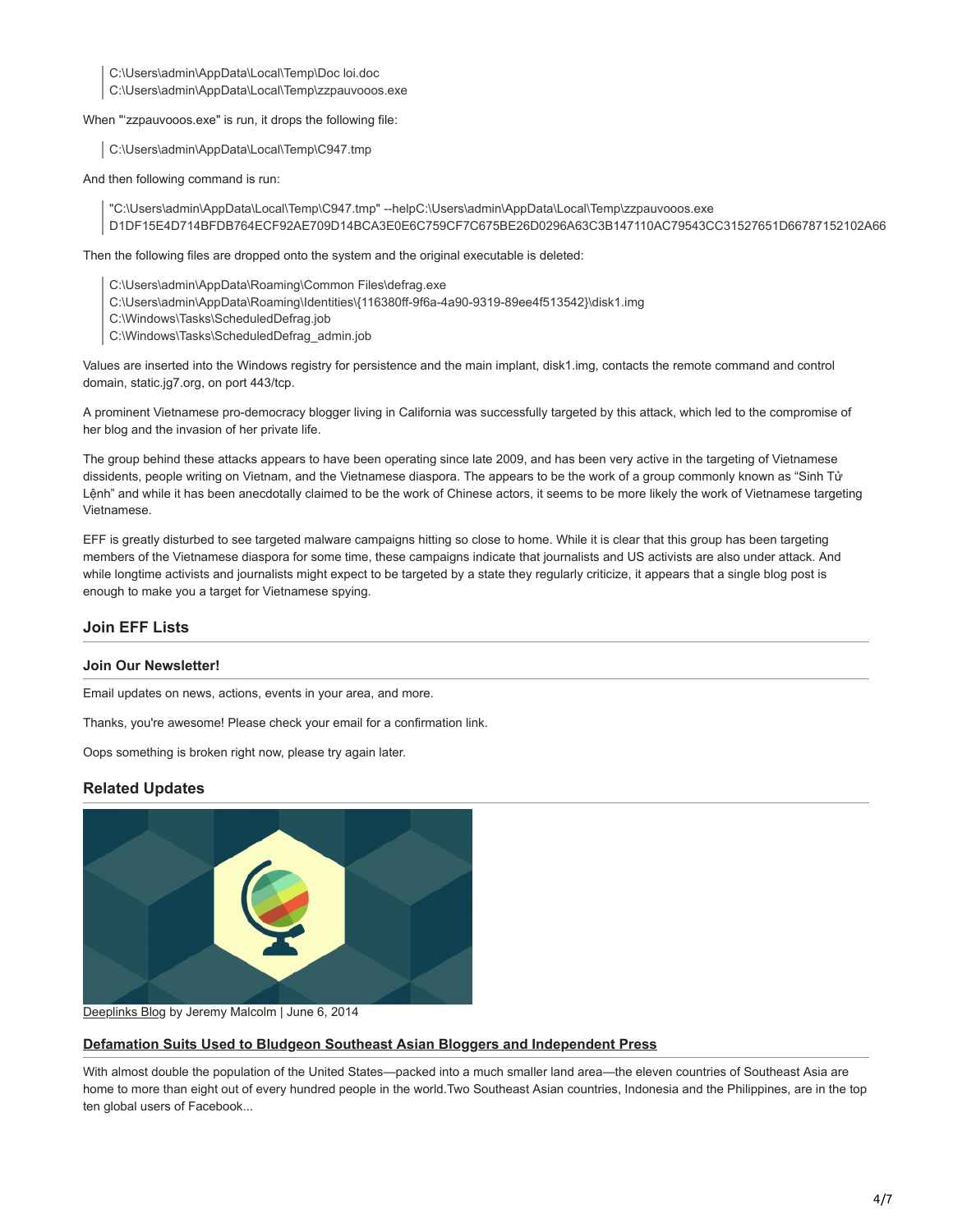

[Deeplinks Blog](https://www.eff.org/updates?type=blog) by [Danny O'Brien](https://www.eff.org/about/staff/danny-obrien-0) | April 23, 2014

## **[How Iran's Gadget Bloggers Became Victims of the Revolutionary Guard](https://www.eff.org/deeplinks/2014/04/how-irans-gadget-bloggers-became-victims-revolutionary-guard)**

Narenji ("Orange") was Iran's top website for gadget news, edited daily by a team of tech bloggers who worked from a cramped office in the country's city of Kerman. The site was targeted at Iran's growing audience of technology enthusiasts. Like Gizmodo or Engadget in the United States, it had...



[Deeplinks Blog](https://www.eff.org/updates?type=blog) by [Jillian C. York](https://www.eff.org/about/staff/jillian-york) | March 13, 2014

### **[A Short Guide to the Internet's Biggest Enemies](https://www.eff.org/deeplinks/2014/03/short-guide-internets-biggest-enemies)**

Reporters Without Borders (RSF) released its annual ["Enemies of the Internet"](http://12mars.rsf.org/2014-en/#slide2) index this week[—a ranking first launched in 2006](http://en.rsf.org/list-of-the-13-internet-enemies-07-11-2006,19603) intended to track countries that repress online speech, intimidate and arrest bloggers, and conduct surveillance of their citizens. Some countries have been mainstays on the annual index, while others...



[Deeplinks Blog](https://www.eff.org/updates?type=blog) by Hanni Fakhoury, [Jennifer Lynch](https://www.eff.org/about/staff/jennifer-lynch) | March 12, 2014

### **[Prosecution of Barrett Brown Still Threatens Journalistic Freedom in U.S.](https://www.eff.org/deeplinks/2014/03/prosecution-barrett-brown-still-threatens-journalistic-freedom-us)**

Last week, the federal government finally dismissed 11 controversial counts from its overzealous prosecution of journalist Barrett Brown. These counts charged Brown with identity theft for sharing a link to records documenting improper and potentially illegal activities by the U.S. intelligence contractor, Stratfor Global Intelligence. The fact that Brown...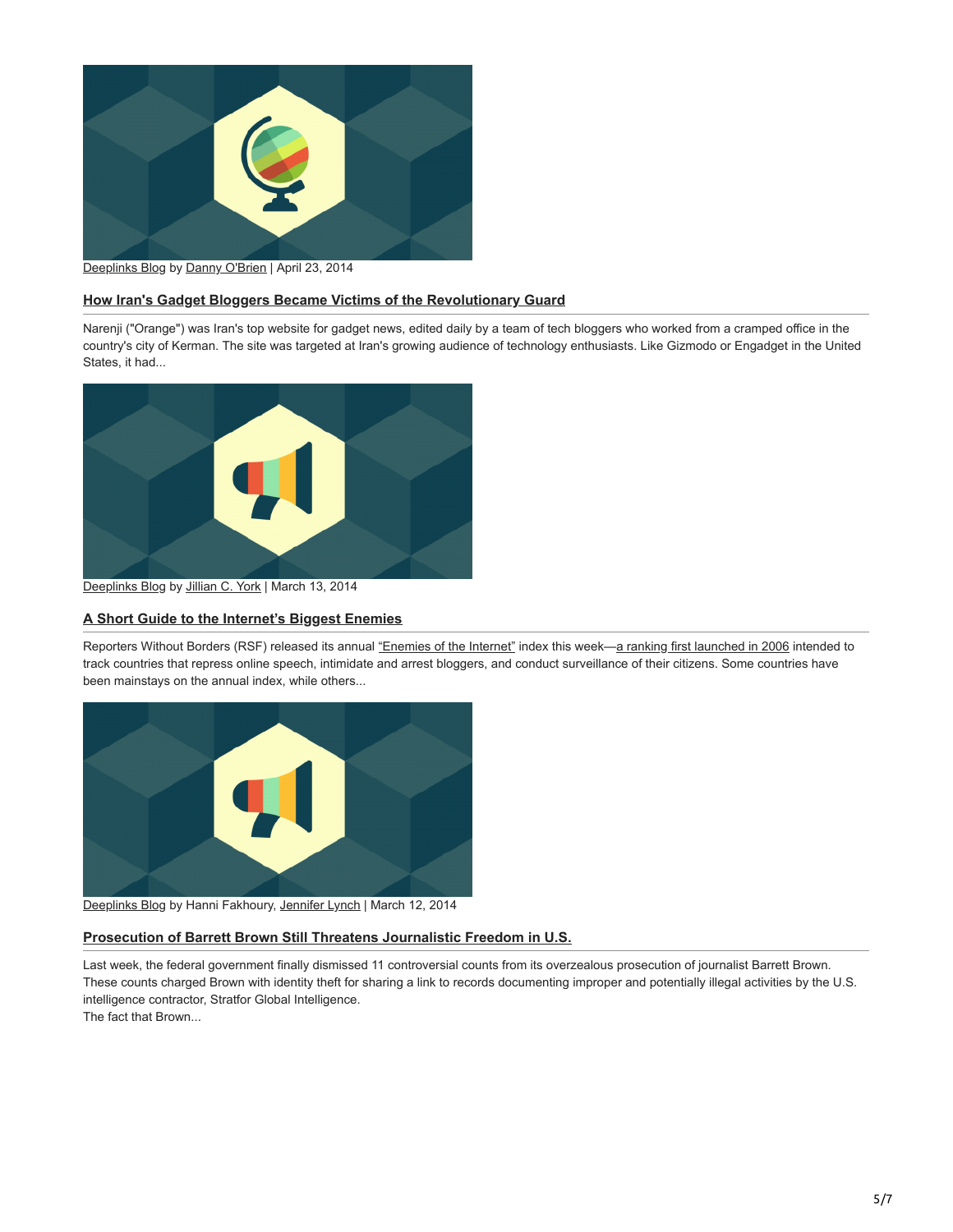

## [Deeplinks Blog](https://www.eff.org/updates?type=blog) by [Jillian C. York](https://www.eff.org/about/staff/jillian-york) | December 29, 2013

### **[2013 in Review: As Governments in the Arab World Crack Down, Activists Fight Back](https://www.eff.org/deeplinks/2013/12/2013-review-governments-arab-world-crack-down-activists-fight-back)**

*As the year draws to a close, EFF is looking back at the major trends influencing digital rights in 2013 and discussing where we are in the fight* for free expression, innovation, fair use, and privacy. Click *here* to read other blog posts in this series. The uprisings...



[Deeplinks Blog](https://www.eff.org/updates?type=blog) by [Jillian C. York](https://www.eff.org/about/staff/jillian-york) | December 17, 2013

#### **[Will Morocco Regulate the Internet? An Interview with Zineb Belmkaddem and @IbnKafka](https://www.eff.org/deeplinks/2013/12/will-morocco-regulate-internet-interview-zineb-belmkaddem-and-ibn-kafka)**

In a region where censorship is the norm, Morocco has always stood out for its nominally free press, and mostly free Internet. But in the past year, that freedom has been [repeatedly challenged](https://www.eff.org/deeplinks/2012/02/moroccan-activists-arrest-signals-crackdown-speech), most recently when editor Ali Anouzla was [imprisoned under terrorism charges](https://www.eff.org/deeplinks/2013/09/critical-moroccan-editor-arrested-linking-youtube-video) for linking to a...



[Deeplinks Blog](https://www.eff.org/updates?type=blog) by [Danny O'Brien](https://www.eff.org/about/staff/danny-obrien-0) | November 23, 2013

#### **[Free Expression, Surveillance, and the Fight Against Impunity](https://www.eff.org/deeplinks/2013/11/free-expression-surveillance-and-fight-against-impunity)**

Journalists, bloggers and others who speak out against the powerful risk terrible repercussions for their work. Around the world, they face physical intimidation, violent attacks, and even murder for speaking out.

When such crimes are committed against those who exercise their right to free speech, the perpetrators all too...